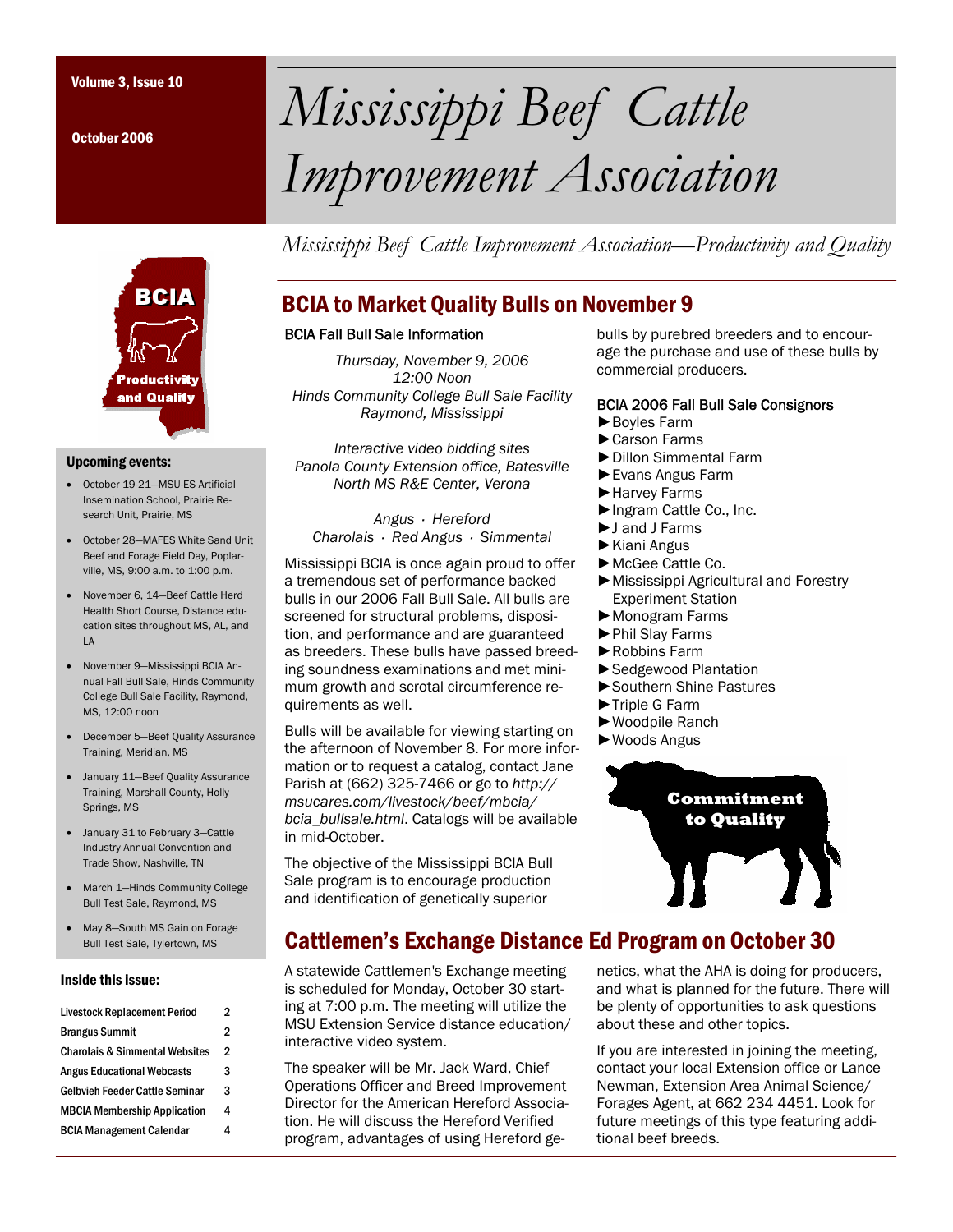#### **Internal Revenue Service** United States Department of the Treas

Visit www.irs.gov for information on tax laws related to livestock production during drought

The Internal Revenue Service announced recently in Notice 2006-82 that farmers affected by exceptional, extreme or severe drought conditions have been granted additional time to purchase replacement property for livestock they were forced to sell. When drought conditions result in an area being declared eligible for assistance by the federal government, taxpayers ordinarily have four years to replace — without recognizing any capital gain — the livestock that they were forced to sell because of the drought. For this purpose, the livestock in question must have been held for draft, breeding or dairy purposes.

Because of the intense, prolonged drought in parts of the United States, the IRS is providing additional time to replace livestock that was sold as a result of drought. Notice 2006-82 explains how a taxpayer can determine whether additional time is available. For example, the four-year replacement period scheduled to end on December 31, 2006, is extended for one additional year if, for any weekly period included in the 12-

month period ending on August 31, 2006, severe, extreme or exceptional drought conditions were reported for any location in the county that experienced the drought that forced the sale of the livestock or for any location in a neighboring county. The replacement period may be further extended if the drought conditions persist after August 31, 2006.

Mississippi Eligible for Extension of Livestock Replacement Period

To assist a taxpayer in determining whether his replacement period has been extended, each September the IRS will publish a list of counties that experienced exceptional, extreme or severe drought for the previous 12 month period ending on August 31. The list will be compiled after consultation with the National Drought Mitigation Center. The IRS expects to publish a similar list for succeeding years.

The list of counties eligible for an extension on this replacement period was released by the IRS on October 4, 2006. All 82 counties in Mississippi are listed as eligible. For more information, visit http://www.irs.gov.

## Brangus Summit Features Educational Seminars

As part of the 2006 Brangus Summit, the International Brangus Breeders Association will host educational seminars on October 12, 2006, targeted for both commercial and seedstock producers.

10:00 a.m. Educational Seminar: "Commercial marketing programs drive increases in registrations, memberships and income for breed associations" – Greg Comstock, Marketing Programs Coordinator, Red Angus Association of America, Denton, TX

11:00 a.m. Educational Seminar: "A com-

mercial producers view of performance data and buying bulls" – Homer Buell, Shovel Dot Ranch, Bassett, NE

12:00 noon Lunch Provided

1:00 p.m. Educational Seminar: "The future belongs to whoever serves the commercial cattle industry" – Dr. Tom Field, Colorado State University, Ft. Collins, CO

All activities will be held at the San Antonio Livestock Exposition, 3201 East Houston Street, San Antonio, Texas 78219.

*"…An increasing amount of breed association materials designed to assist breeders in data management and reporting are readily accessible…"* 

## Charolais and Simmental Websites Provide Help to Breeders

The American International Charolais Association website *www.charolaisusa.com* contains several helpful videos that explain registration forms, registration signings, and DNA testing. Neil Orth and Marilou Wegner explain how to successfully submit performance and other data to AICA. The site also contains articles on many relevant topics.

The American Simmental Association website *www.simmental.org* includes a new reference manual designed to assist breeders with data submission, DNA/TH testing, THE enrollment, and much more. Copies of the Simmental Breeder Guide can be viewed online or printed for later reference.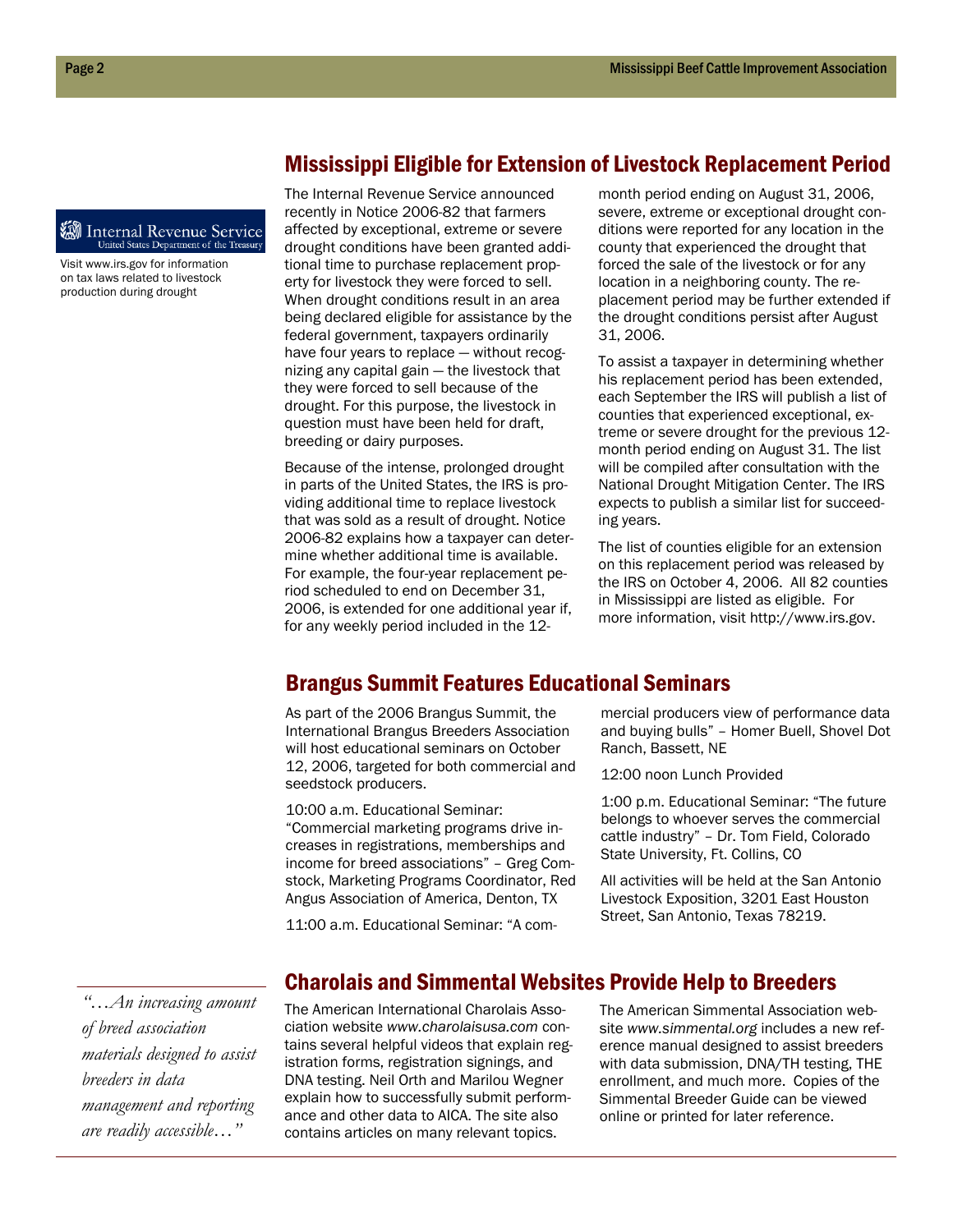## Angus Educational Webcast Series Offered in Fall 2006

A series of educational Internet-based presentations will be presented this fall and winter. Topics will be timely and will be conducted by American Angus Association staff. Viewers will need high speed or DSL Internet connection to listen to and view the presentations, and should register for a free and private account prior to the start of the Webcast.

To view the Web cast, you will need to create an account with liveauctions.tv. Begin the process by clicking here, to login or register for your account. Once on the Liveauctions site, go to create a new user. Fill in the brief information form to create a unique user name and password, and you are set to view the Web cast. There is no charge to register.

October 10 - Sally Northcutt - AHIR Basics including submitting data for NCE and the cutoff deadlines

November 21 - Ty Groshans - AngusSource® - How can your bull buyers benefit from this marketing program?

December 12 - Sally Northcutt - It's Yearling Time - data to measure including information on Ultrasound.

The Webcasts will last approximately an hour and will include time for questions. Viewers can submit their questions via the one-way chat the night of the seminar.

The November Webcast will be pushed back a week due to Angus activities in Louisville, and will be November 21.

A previous webcast aired live on September 12, 2006 is available online and features Lou Ann Adams discussing online tools for members including AAA Login.

Source: American Angus Association, *www.angus.org/webcast/webcastschedule.html* 

*"…Many beef breed associations now offer educational programs online for both seedstock and commercial producers."* 

## Gelbvieh to Host Marketing Feeder Cattle Seminar

A seminar on "Effectively Marketing Feeder Cattle in the Southeast" is slated for Wednesday, November 15, 2006 at the Kentucky Fair and Expo Center in Louisville, Ky. Drovers magazine and Mitchell Marketing Service together with the American Gelbvieh Association are sponsoring this event.

The free seminar will feature a panel of speakers answering the challenges facing cattle producers in the eastern United States and an update on the National Animal Identification program. This event begins at 3:30 p.m. in West Hall of the Kentucky Fair and Expo Center. This event is being held in conjunction with North American International Livestock Exposition (NAILE).

The panel of speakers and their topics include:

Greg Ritter, Kentucky Cattlemen's Association President and founding member of the Barren County Cattle Marketing: The basics of setting up a cooperative marketing group to commingle feeder calves and share expenses and labor.

Jim Gibson, Director of Internet and Certified Preconditioned Health Sales, Bluegrass Stockyards: Addressing the importance of preconditioning health programs as well as the value of the Kentucky feeder calf tag program.

Donna Barnes, Ag Inspector, Kentucky Department of Agriculture Division of Animal Health: The National Animal Identification program, an update and what it means for cattle producers. Tim Turney, Director of Division of Producer Services with Kentucky Department of Agriculture will also be on hand to field questions about the National Animal Identification program.

Barry "Slim" Cook, Chief Operating Officer, Gelbvieh Profit Partners: Realizing the value of Gelbvieh-influenced feeder cattle.

The seminar is free and open to all cattle producers. For more information contact Lori Maude at the American Gelbvieh Association, 303-465-2333 or email lorim@gelbvieh.org. A complete Gelbvieh event schedule for Louisville can be found at www.gelbvieh.org.



Many breed association sponsored feeder calf marketing programs are available